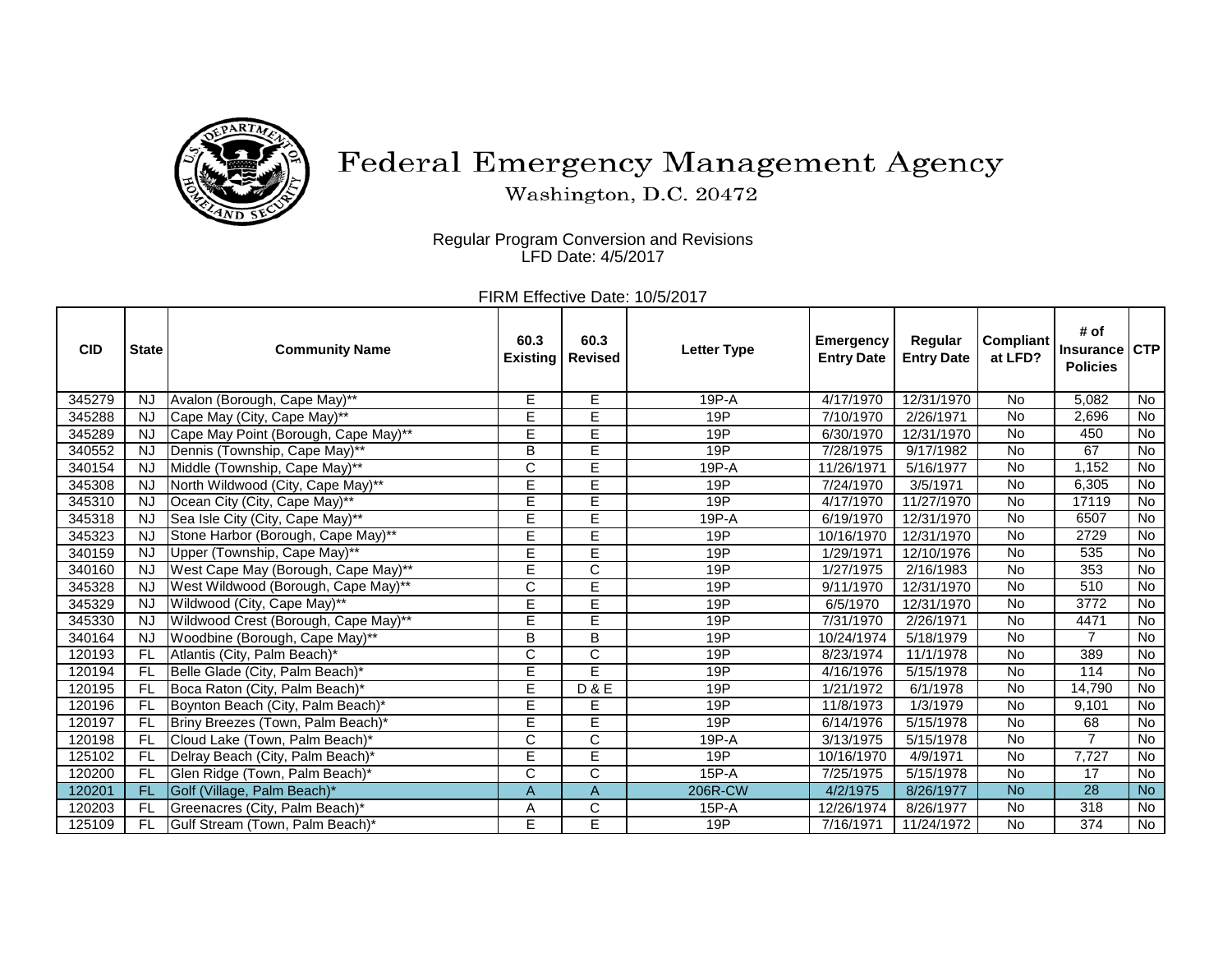| <b>CID</b> | <b>State</b> | <b>Community Name</b>                      | 60.3<br><b>Existing</b> | 60.3<br><b>Revised</b> | <b>Letter Type</b> | <b>Emergency</b><br><b>Entry Date</b> | Regular<br><b>Entry Date</b> | <b>Compliant</b><br>at LFD? | # of<br><b>Insurance</b><br><b>Policies</b> | <b>CTP</b>     |
|------------|--------------|--------------------------------------------|-------------------------|------------------------|--------------------|---------------------------------------|------------------------------|-----------------------------|---------------------------------------------|----------------|
| 120205     | FL.          | Haverhill (Town, Palm Beach)*              | Α                       | $\overline{C}$         | 15P-A              | 3/23/1976                             | 8/26/1977                    | <b>No</b>                   | $\overline{18}$                             | No             |
| 125111     | FL.          | Highland Beach (Town, Palm Beach)*         | E                       | E                      | 19P                | 9/11/1970                             | 10/16/1970                   | <b>No</b>                   | 4,139                                       | $\overline{N}$ |
| 120207     | FL.          | Hypoluxo (Town, Palm Beach)*               | $\overline{C}$          | C                      | 19P                | 8/30/1974                             | 5/15/1978                    | No                          | 1,142                                       | No             |
| 120208     | FL.          | Juno Beach (Town, Palm Beach)*             | E                       | E                      | 19P                | 2/6/1975                              | 12/1/1978                    | <b>No</b>                   | 1,675                                       | <b>No</b>      |
| 125120     | FL.          | Jupiter Inlet Colony (Town, Palm Beach)*   | E                       | E                      | 19P                | 11/5/1971                             | 9/22/1972                    | <b>No</b>                   | 125                                         | $\overline{N}$ |
| 125119     | FL.          | Jupiter (Town, Palm Beach)*                | E                       | D & E                  | 19P                | 10/29/1971                            | 9/22/1972                    | No                          | 7,260                                       | $\overline{N}$ |
| 120131     | FL           | Lafayette County (Unincorporated Areas)*   | D                       | D                      | $115 -$            | 9/17/1975                             | 1/16/1987                    | $\overline{N}$              | 149                                         | Yes            |
| 120211     | FL           | Lake Clarke Shores (Town, Palm Beach)*     | $\overline{\text{c}}$   | $\overline{\text{c}}$  | $19P - A$          | 5/19/1975                             | 11/1/1978                    | <b>No</b>                   | $\overline{245}$                            | <b>No</b>      |
| 120212     | FL           | Lake Park (Town, Palm Beach)*              | $\overline{\text{c}}$   | E                      | 19P                | 8/20/1973                             | 9/15/1978                    | $\overline{N}$              | 594                                         | <b>No</b>      |
| 120213     | <b>FL</b>    | Lake Worth (City, Palm Beach)*             | Ē                       | Ē                      | 19P-A              | 11/6/1974                             | 12/1/1978                    | <b>No</b>                   | 1,513                                       | $\overline{N}$ |
| 120214     | <b>FL</b>    | Lantana (Town, Palm Beach)*                | E                       | Ē                      | 19P                | 3/12/1971                             | 3/12/1971                    | $\overline{N}$              | 1,052                                       | $\overline{N}$ |
|            |              |                                            |                         |                        |                    |                                       |                              |                             |                                             |                |
| 120215     | FL.          | Manalapan (Town, Palm Beach)*              | E                       | E                      | 19P                | 10/30/1970                            | 10/30/1970                   | <b>No</b>                   | 231                                         | No             |
| 120216     | FL.          | Mangonia Park (Town, Palm Beach)*          | C                       | C                      | 19P                | 8/5/1975                              | 3/1/1978                     | <b>No</b>                   | 43                                          | <b>No</b>      |
| 120217     | FL.          | North Palm Beach (Village, Palm Beach)*    | Ē                       | Ē                      | 19P                | 8/29/1973                             | 8/15/1978                    | <b>No</b>                   | 3,863                                       | <b>No</b>      |
| 125134     | FL.          | Ocean Ridge (Town, Palm Beach)*            | E                       | E                      | 19P                | 9/18/1970                             | 4/9/1971                     | <b>No</b>                   | 1,412                                       | <b>No</b>      |
| 120219     | FL.          | Pahokee (City, Palm Beach)*                | E                       | E                      | 19P                | 3/18/1975                             | 5/15/1978                    | <b>No</b>                   | 48                                          | <b>No</b>      |
| 120192     | FL.          | Palm Beach County (Unincorporated Areas)*  | Ē                       | <b>D&amp;E</b>         | 19P-A              | 6/19/1970                             | 2/1/1979                     | $\overline{N}$              | 68,172                                      | $\overline{N}$ |
| 120221     | FL.          | Palm Beach Gardens (City, Palm Beach)*     | C                       | C                      | 19P                | 9/3/1974                              | 1/3/1979                     | <b>No</b>                   | 2,910                                       | <b>No</b>      |
| 125137     | FL.          | Palm Beach Shores (Town, Palm Beach)*      | E                       | E                      | 19P                | 4/3/1970                              | 6/25/1971                    | <b>No</b>                   | 979                                         | $\overline{N}$ |
| 120220     | FL.          | Palm Beach (Town, Palm Beach)*             | E                       | Е                      | 19P                | 9/13/1974                             | 5/15/1978                    | <b>No</b>                   | 7,490                                       | <b>No</b>      |
| 120223     | FL.          | Palm Springs (Village, Palm Beach)*        | C                       | $\mathsf{C}$           | $19P-A$            | 11/2/1973                             | 3/1/1978                     | <b>No</b>                   | 1,403                                       | $\overline{N}$ |
| 125142     | FL.          | Riviera Beach (City, Palm Beach)*          | E                       | E                      | 19P                | 11/21/1971                            | 9/22/1972                    | <b>No</b>                   | 5,348                                       | <b>No</b>      |
| 120225     | FL           | Royal Palm Beach (Village, Palm Beach)*    | Α                       | $\overline{C}$         | 15P-A              | 9/11/1974                             | 8/26/1977                    | No                          | 532                                         | <b>No</b>      |
| 120226     | FL.          | South Bay (City, Palm Beach)*              | Α                       | $\overline{C}$         | 15P                | 3/13/1975                             | 8/26/1977                    | No                          | $\overline{22}$                             | <b>No</b>      |
| 120227     | <b>FL</b>    | South Palm Beach (Town, Palm Beach)*       | E                       | E                      | 19P                | 9/16/1974                             | 5/15/1978                    | No                          | 1,592                                       | No             |
| 120228     | FL.          | Tequesta (Village, Palm Beach)*            | Ē                       | Ē                      | 19P                | 12/4/1970                             | 6/11/1971                    | No                          | 1,285                                       | <b>No</b>      |
| 125157     | FL.          | Wellington (Village, Palm Beach)*          | А                       | $\overline{C}$         | 15P-A              | N/A                                   | 1/3/2001                     | <b>No</b>                   | 992                                         | <b>No</b>      |
| 120229     | FL.          | West Palm Beach (City, Palm Beach)*        | $\overline{C}$          | $\overline{\text{c}}$  | 19P-A              | 6/18/1974                             | 3/1/1979                     | <b>No</b>                   | 6,544                                       | No             |
| 460277     | <b>SD</b>    | Lincoln County (Unincorporated Areas)*     | D                       | D                      | $115 -$            | 9/27/1985                             | 10/1/1986                    | No                          | 84                                          | <b>No</b>      |
| 460057     | <b>SD</b>    | Minnehaha County (Unincorporated Areas)*   | D                       | D                      | $115 -$            | 11/11/1974                            | 9/5/1979                     | No                          | 101                                         | No             |
| 460060     | <b>SD</b>    | Sioux Falls (City, Lincoln and Minnehaha)* | D                       | $\overline{D}$         | $115-A$            | 4/12/1974                             | 1/17/1979                    | No                          | 1,148                                       | No             |
| 460143     | SD           | Tea (City, Lincoln)*                       | D                       | $\overline{D}$         | 115-CWG            | 3/7/1997                              | 4/25/1997                    | <b>No</b>                   | 5                                           | $\overline{N}$ |

Not Participating<sup>+</sup>